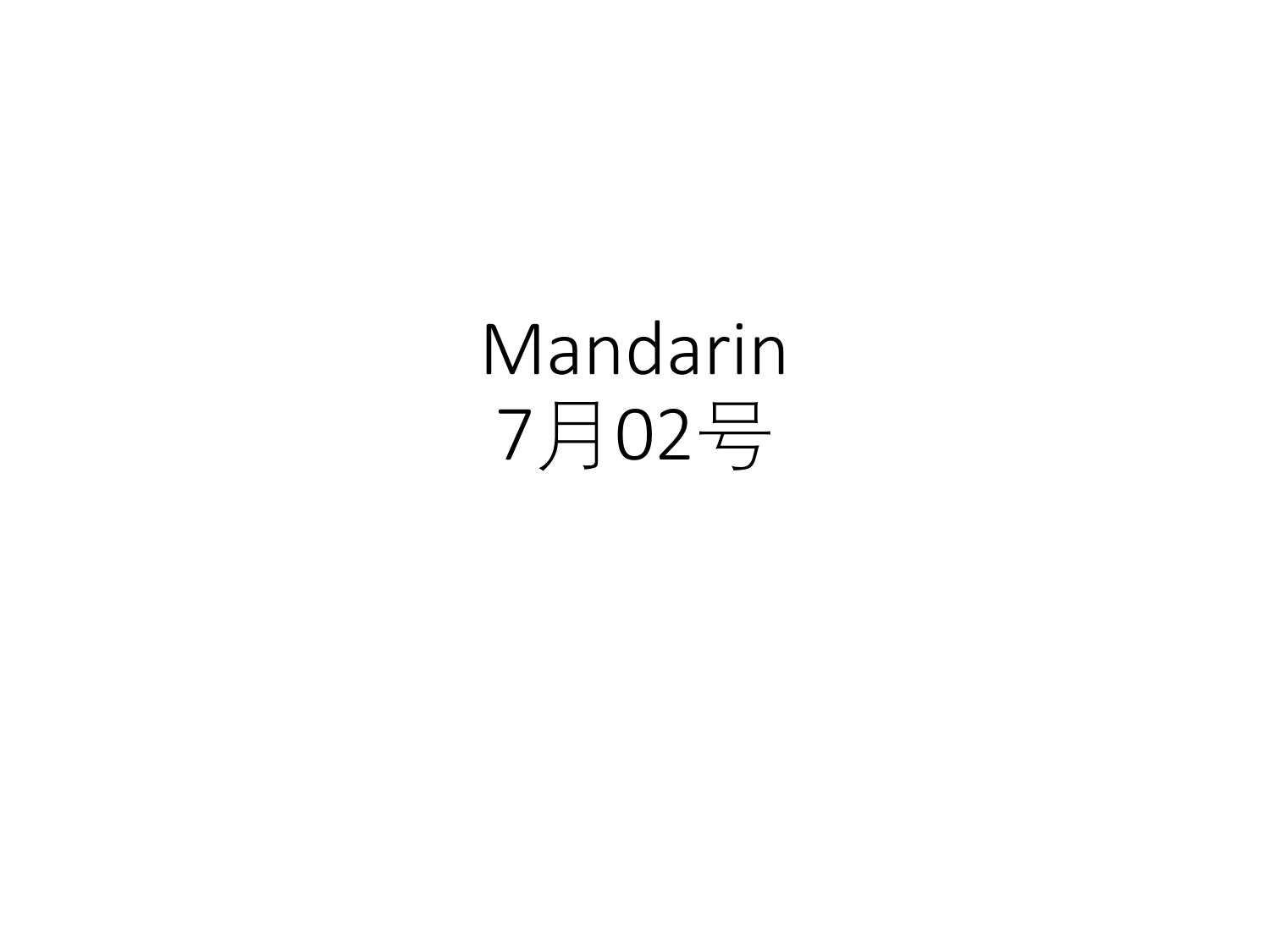Answers on the next page so try this again and then check

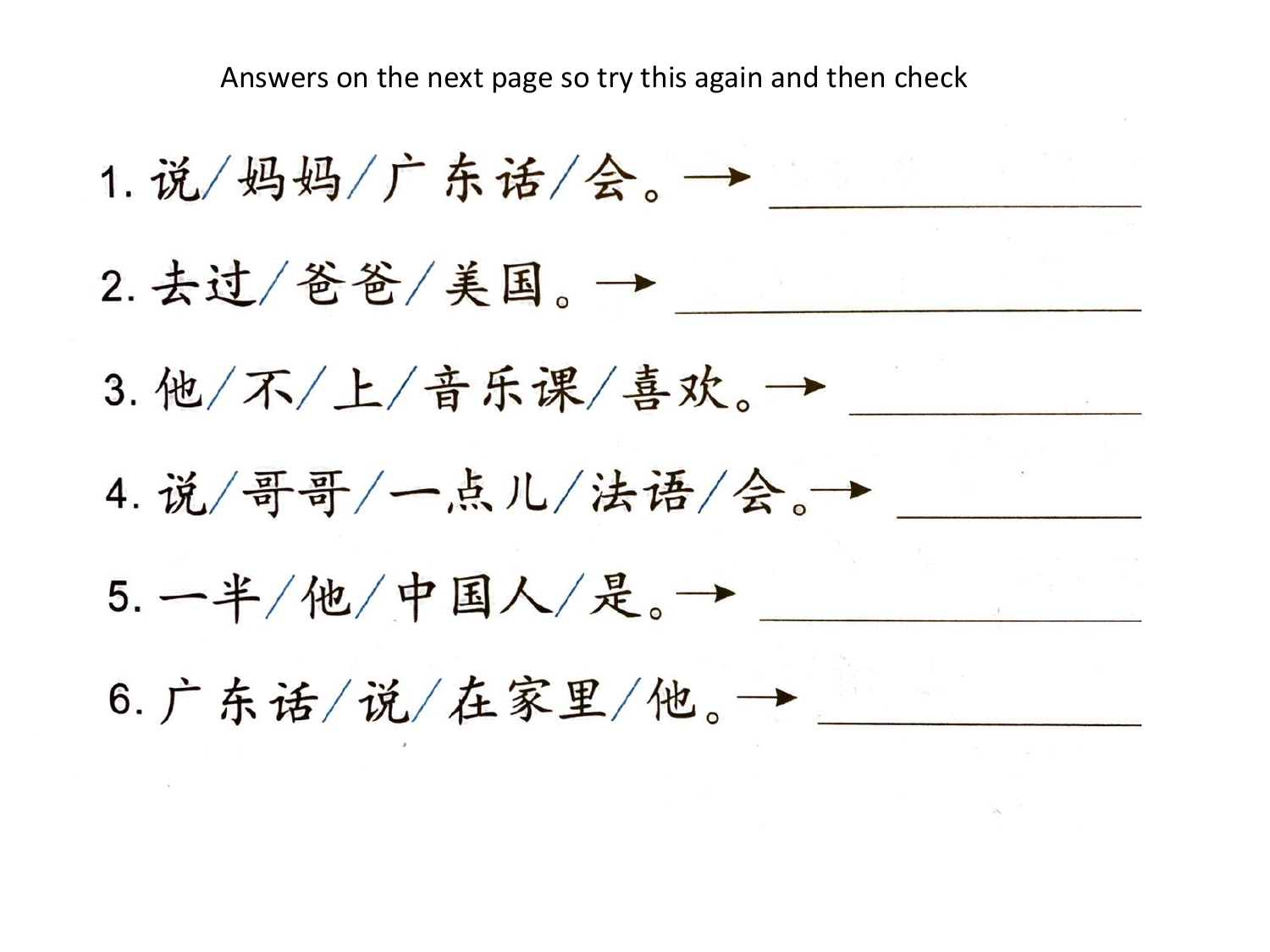答案

1. 妈妈会说广东话 2. 爸爸去过美国 3. 他不喜欢上音乐课 4. 哥哥会说一点儿法语 5. 他一半是中国人 6. 他在家里说广东话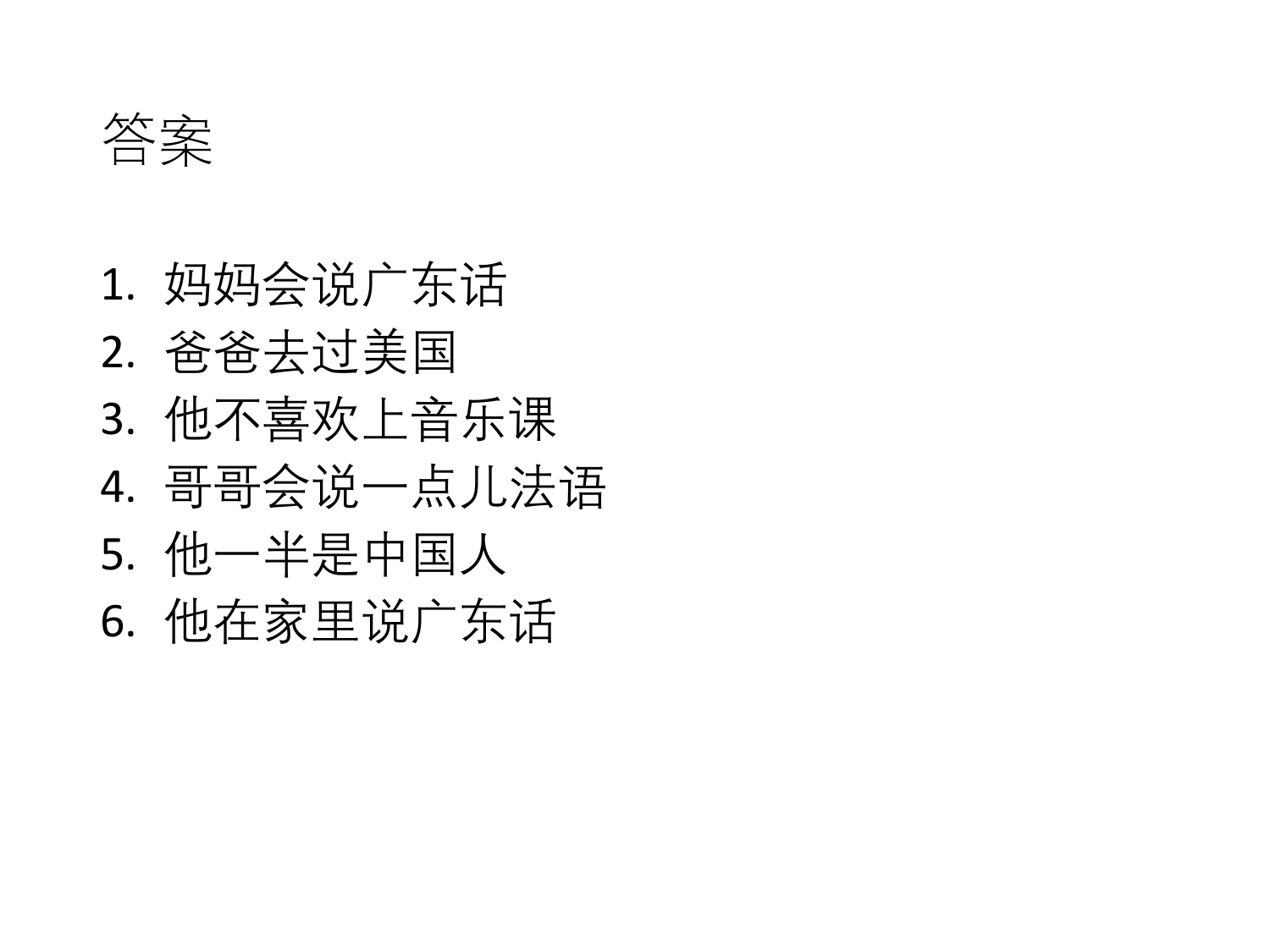# The 'test' sentences:

- Everyday I go home and fall asleep
- 我每天(一)回家就睡觉 (一 。。。就)
- 我没见回家然后睡觉
- Why don't you speak?
- 你为什么不说话!
- Sorry I 'm late
- 对不起!我迟到了
- Maybe he's busy
- 他可能很忙
- She's wearing a jumper
- •她穿着毛衣 / 她在穿毛衣呢
- He's wearing gloves
- 他戴着手套 (在) (呢)
- Shall we meet in the library or in the park?
- •我们在图书馆还是在公园见面吗?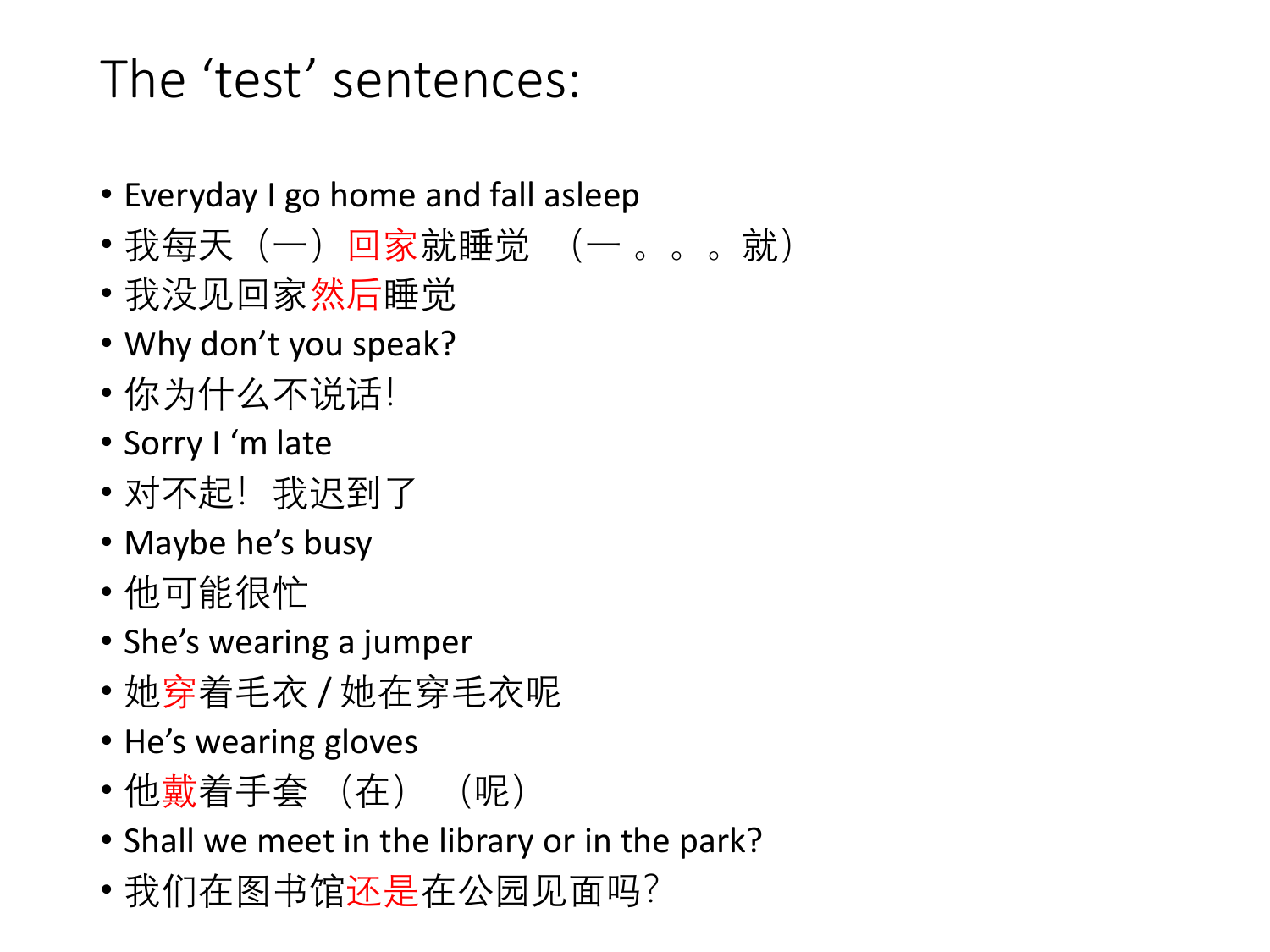作业

• Your  $f \notin \mathcal{W}$  this week is to go carefully through the rest of the notes and try to answer the questions: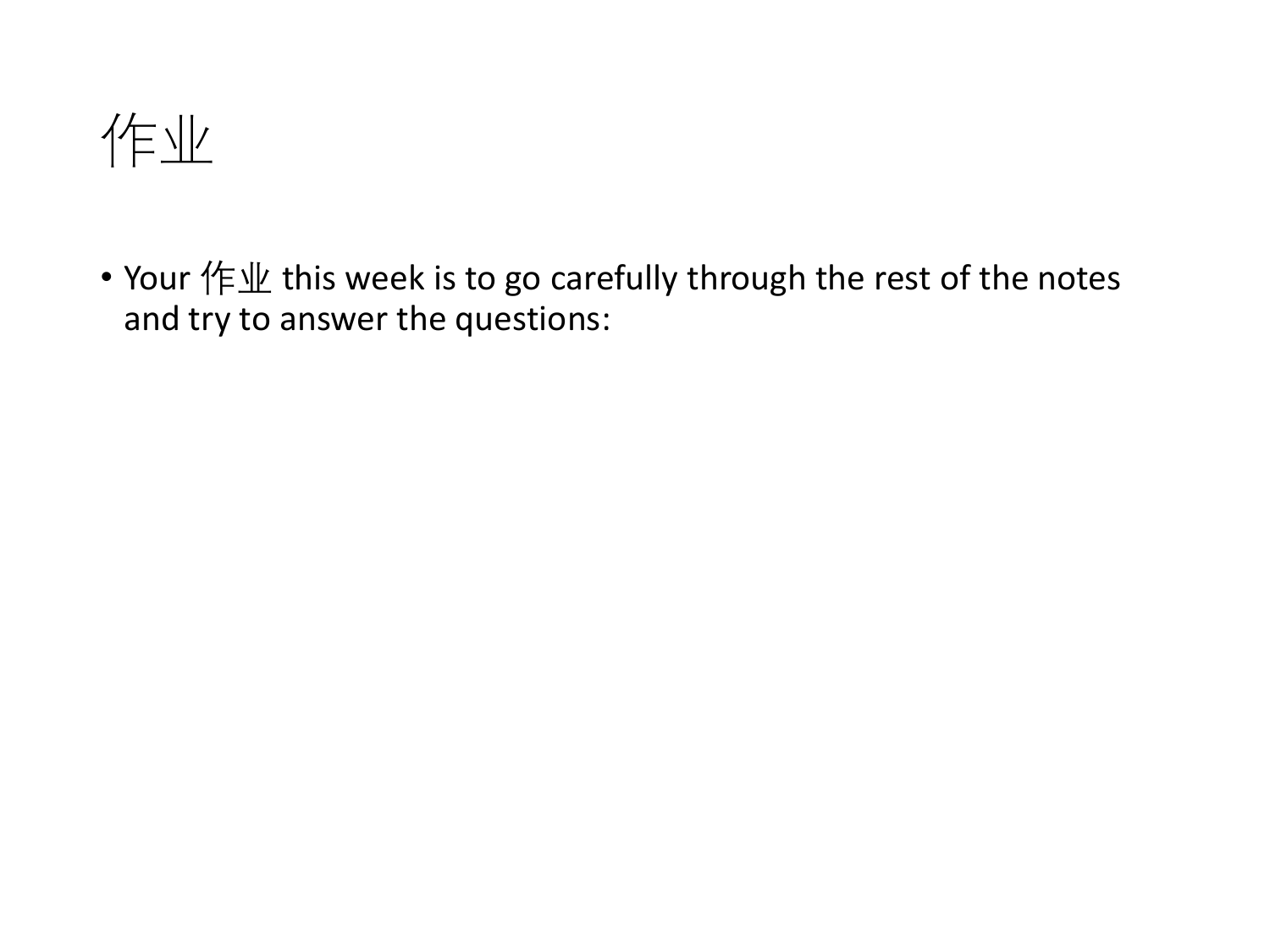# Word order

- Normally Chinese word order puts *information about when or where or who with etc* after the subject and before the verb: Like this:
- I /with my friends/ play tennis
- They / last year/ went to Scotland
- We / every day / at 5 o' clock / drink tea
- Do you / regularly / in the town centre / go shopping?

If you have information about time **and** place (for example) you tend to put time first.

It's usually ok to put the time expression right at the start too:

下 个 星期 **他** 要 回 家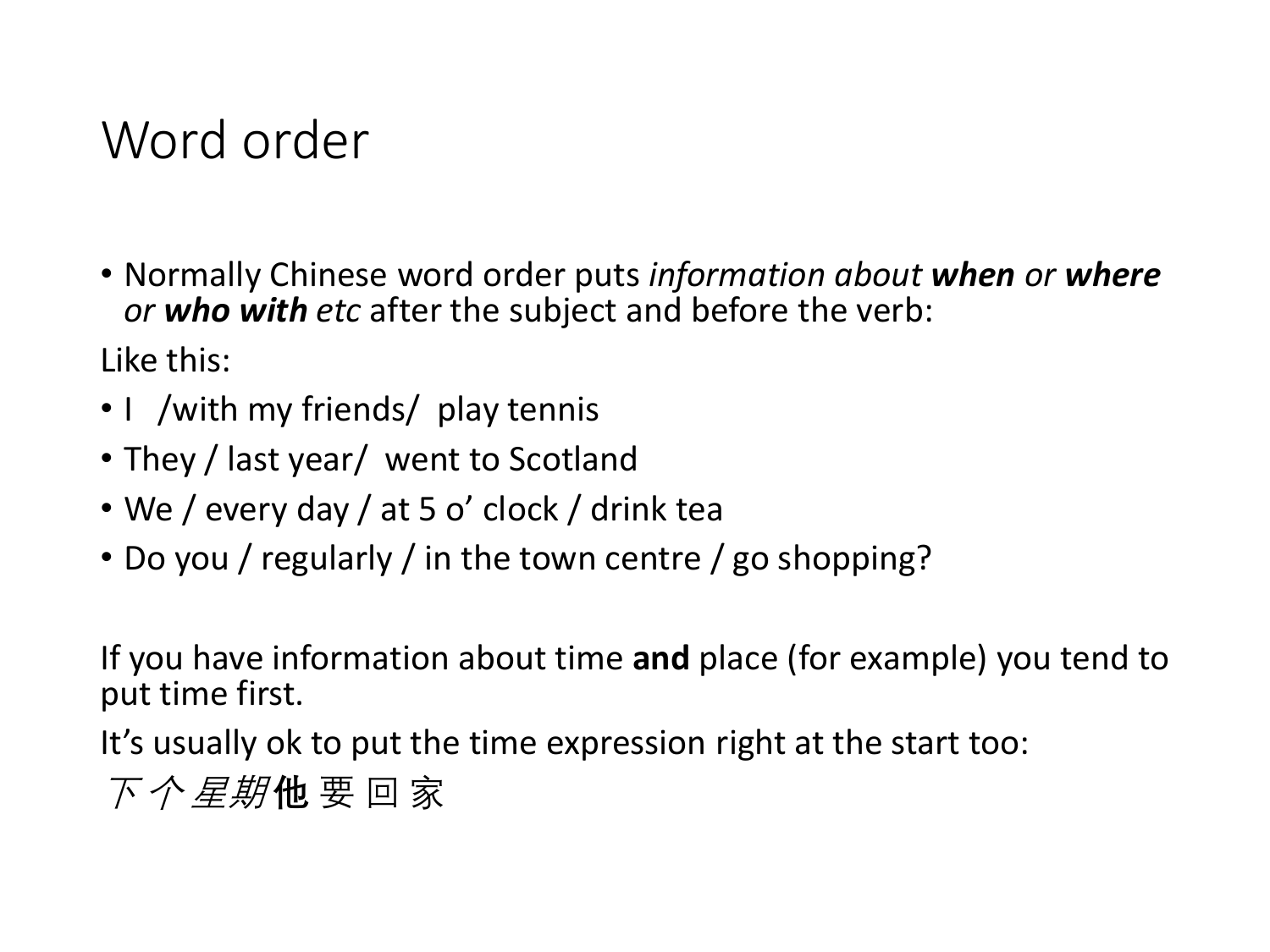Look at the grid below then try to write some simple sentences of your own, following closely this pattern.

Placement of place words

|    | Subject   Time when |      | <b>Place word Verb phrase</b> |         |
|----|---------------------|------|-------------------------------|---------|
| 我  |                     | 在 上海 | 工作                            | ۰       |
| 你们 | 星期六                 | 在家   | 看 电影                          | ۰       |
| 她  | 1980年               | 在 美国 | 出生                            | $\circ$ |

1)

2)

3)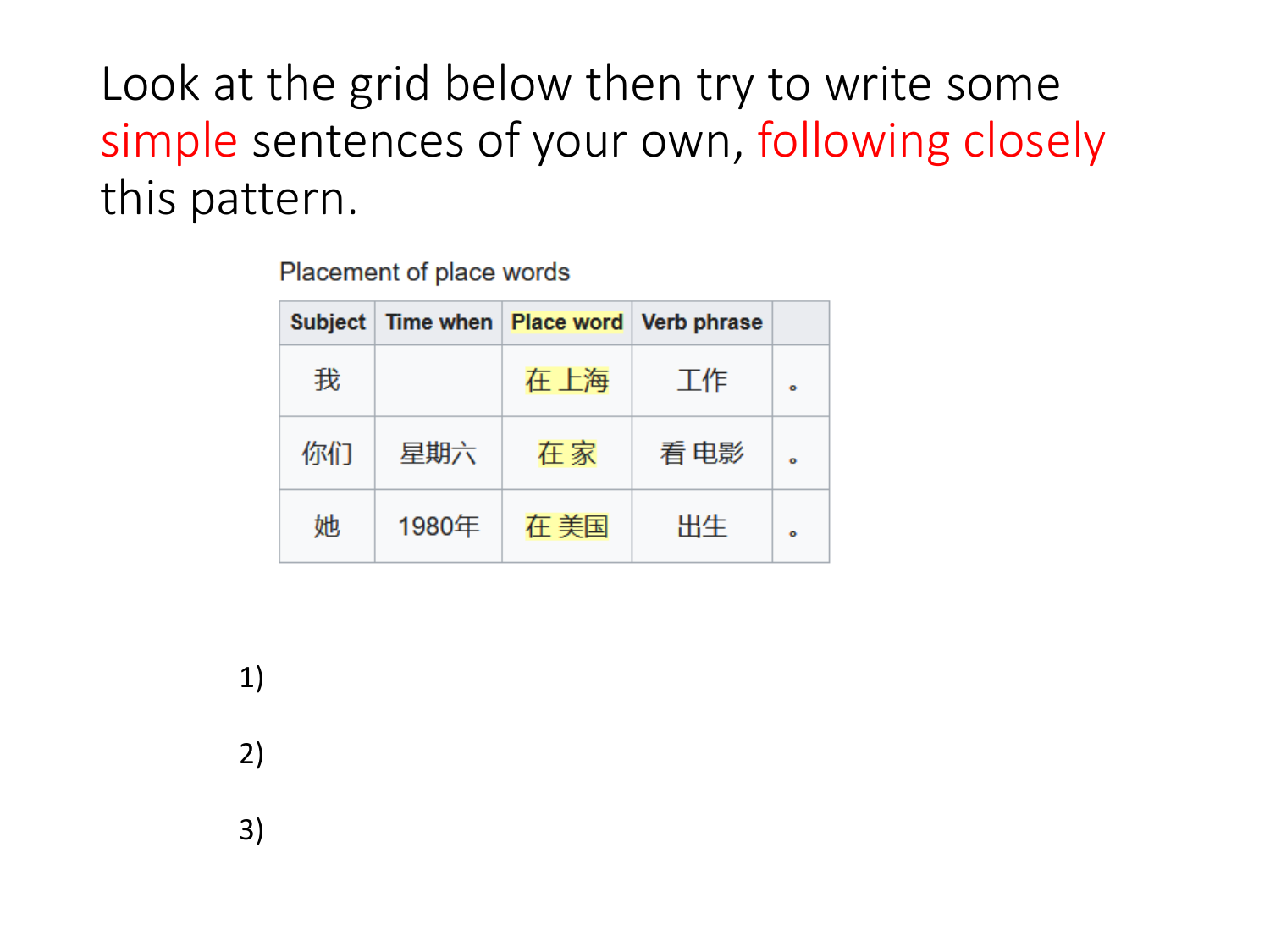# Now translate the following:

- Yesterday I went to Japan
- Next year I want to open a company.
- My husband and I want to eat Beijing roast duck at that restaurant next week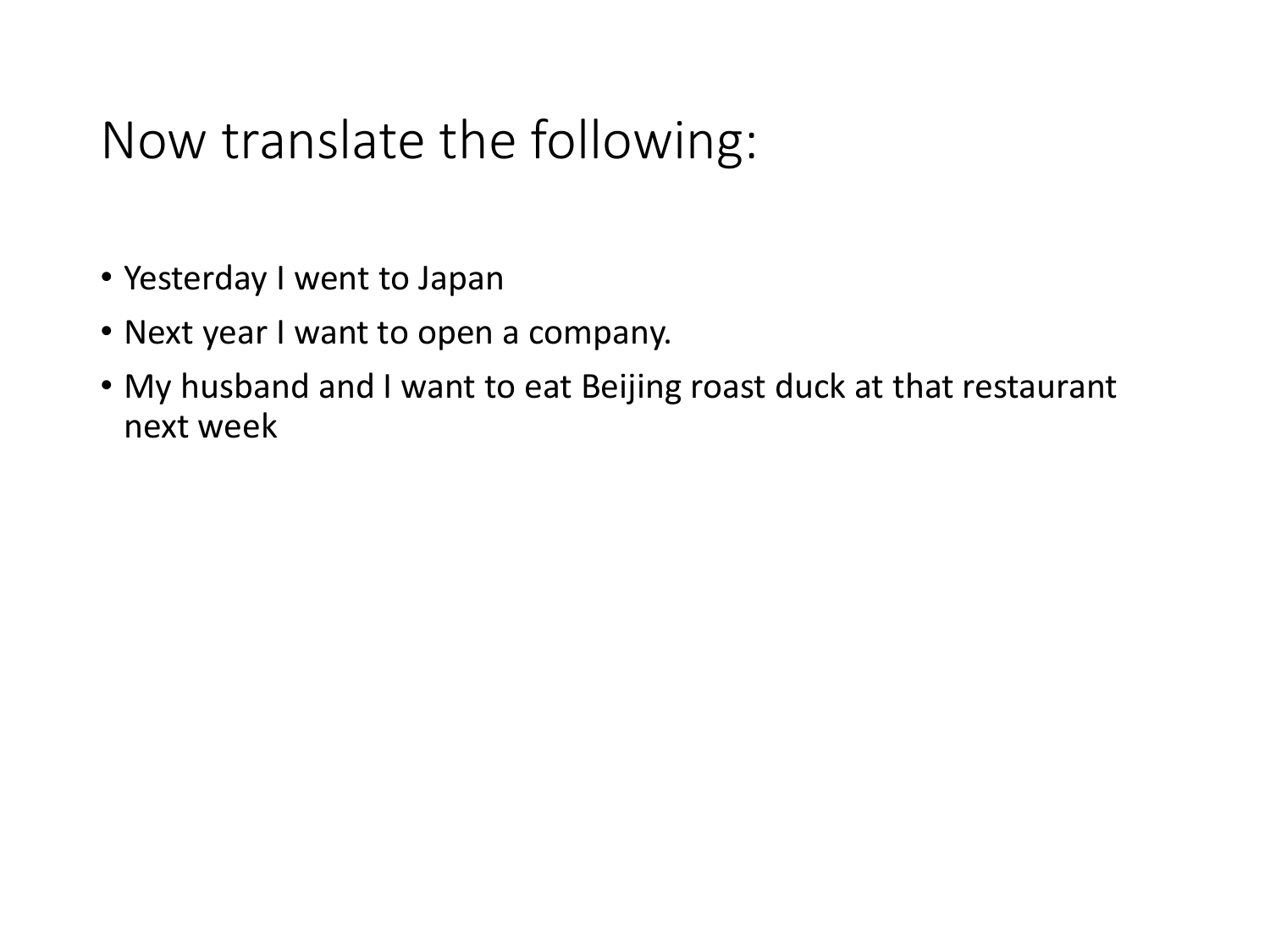## Duration of a verb – how long for?

# **It's all about word order**:

Subj. + Verb +  $\overline{J}$  + Duration + Obj.

So  $\overline{J}$  (le) is placed after the verb (to indicate

that [the action is completed\)](https://resources.allsetlearning.com/chinese/grammar/Expressing_completion_with_%22le%22), followed by the

duration. This is how you talk about the duration of completed actions.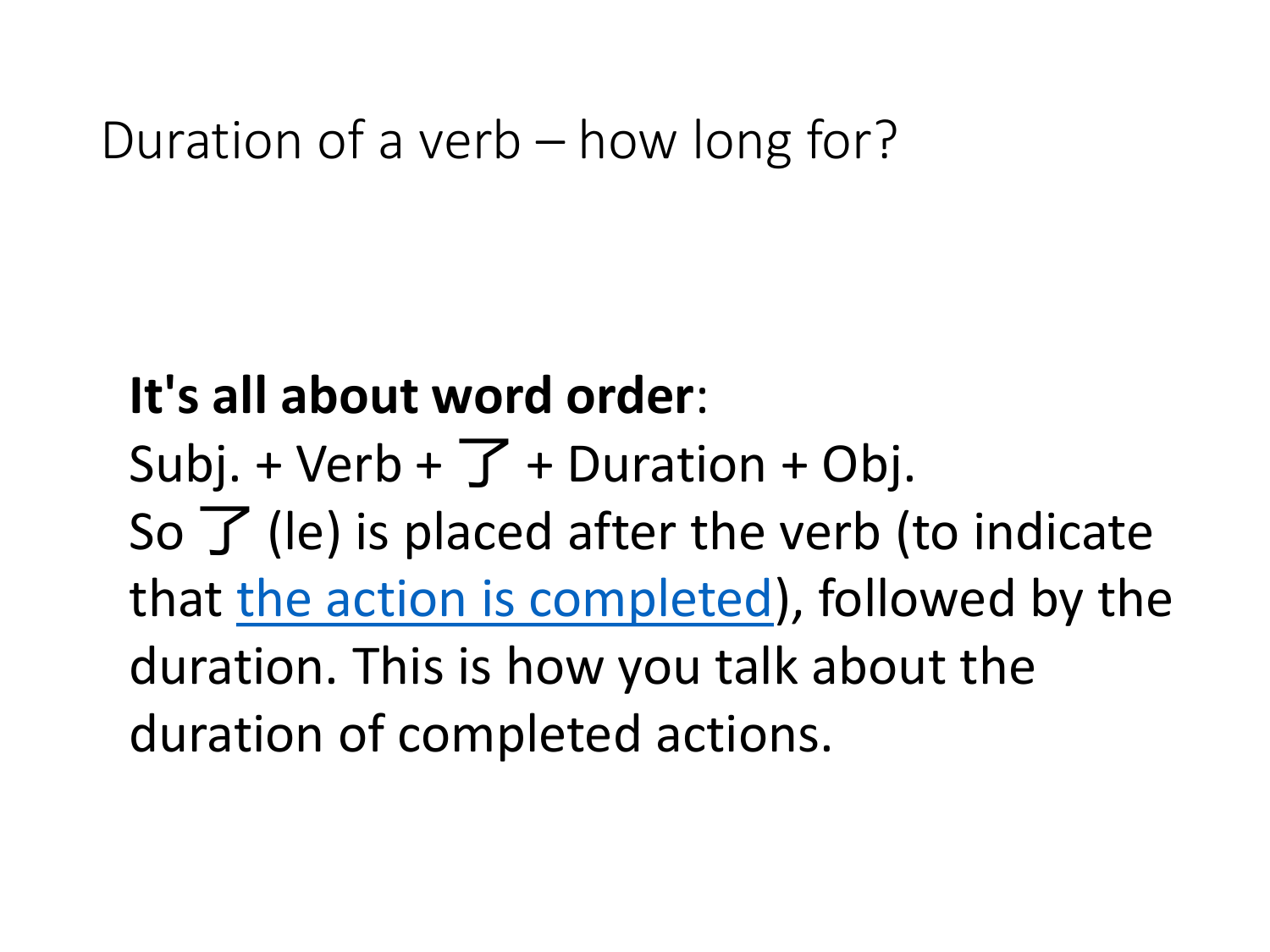| Placement of duration |           |            |             |                         |  |  |
|-----------------------|-----------|------------|-------------|-------------------------|--|--|
| Subject               | Time when | Place word | Verb phrase | <b>Time</b><br>duration |  |  |
| 我                     | 去年        | 在北京        | 学习了         | 三个月                     |  |  |
| 他                     | 上个星期      | 在家里        | 看工作了        | 个小时                     |  |  |

As you see in the examples above, the time duration comes **immediately after** the verb (plus 'le')

But what do you do if there's an object in the way? Eg

看书 说话 打电话 走路 ??

Well look at the examples on the next page and see if you can work it out.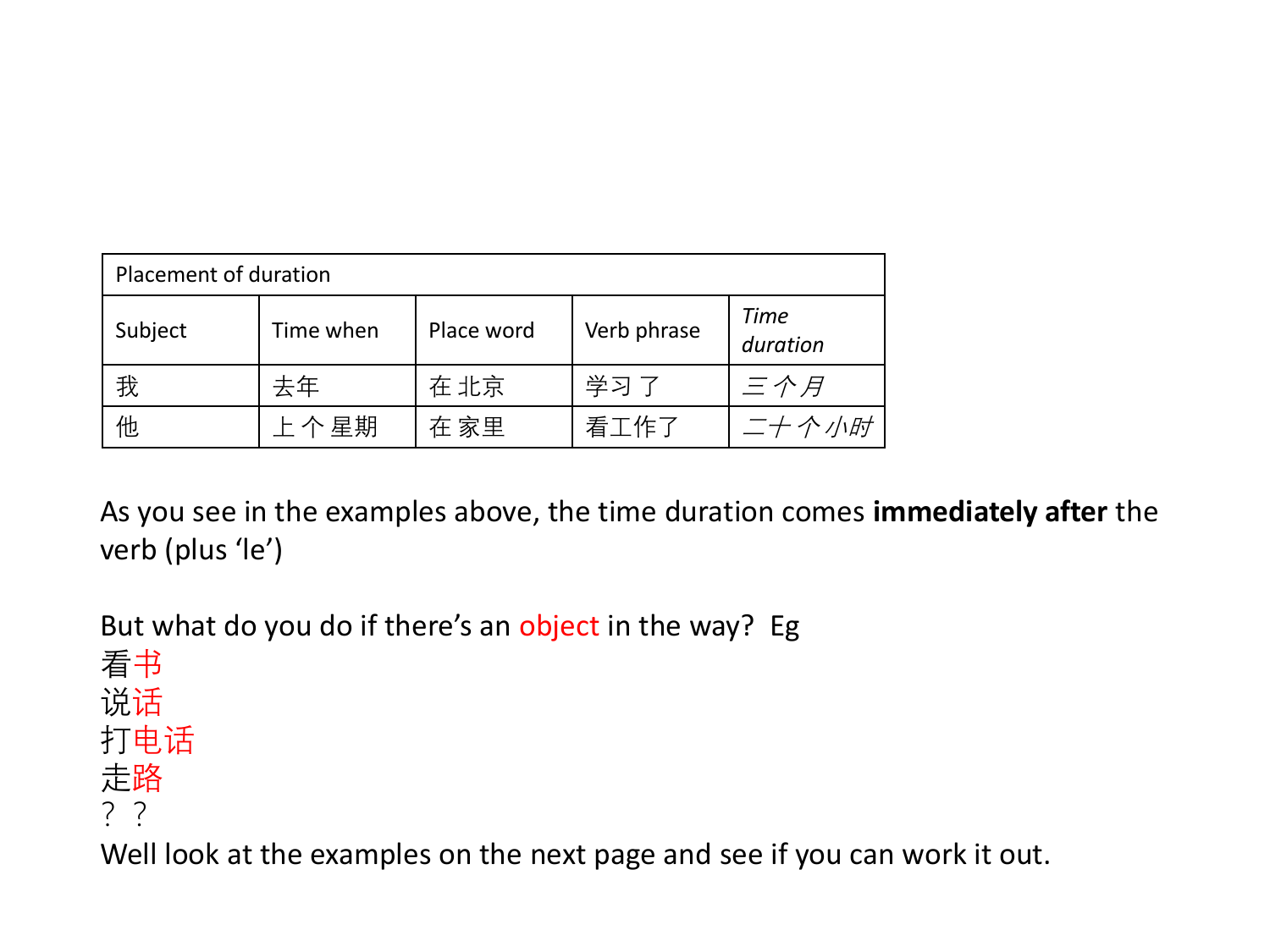#### **Examples**

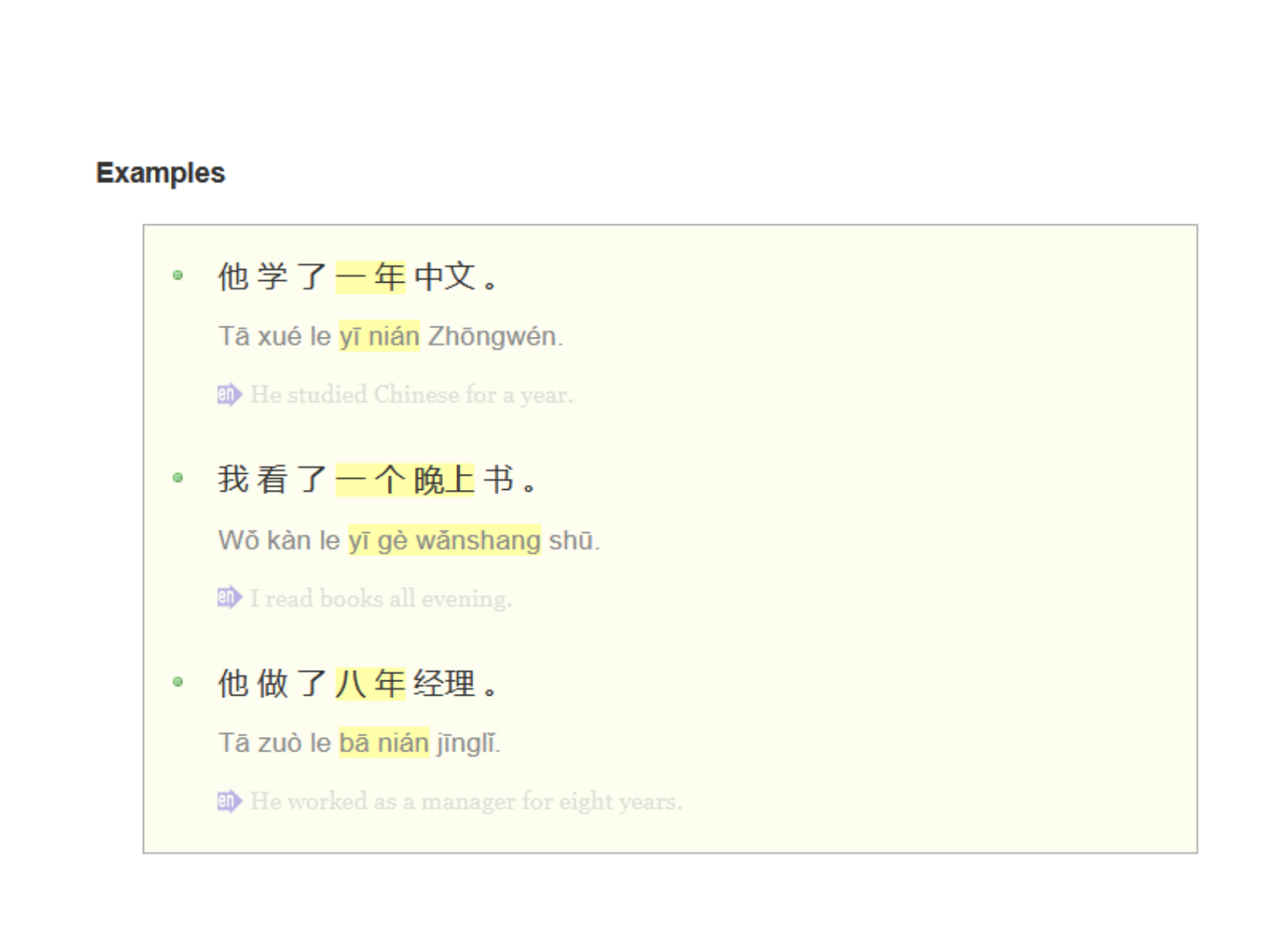### Translate:

- Last year I worked in China
- I study Chinese at University
- I studied Japanese for one year.
- I revised for 6 months
- Before the exam, I revised for a week.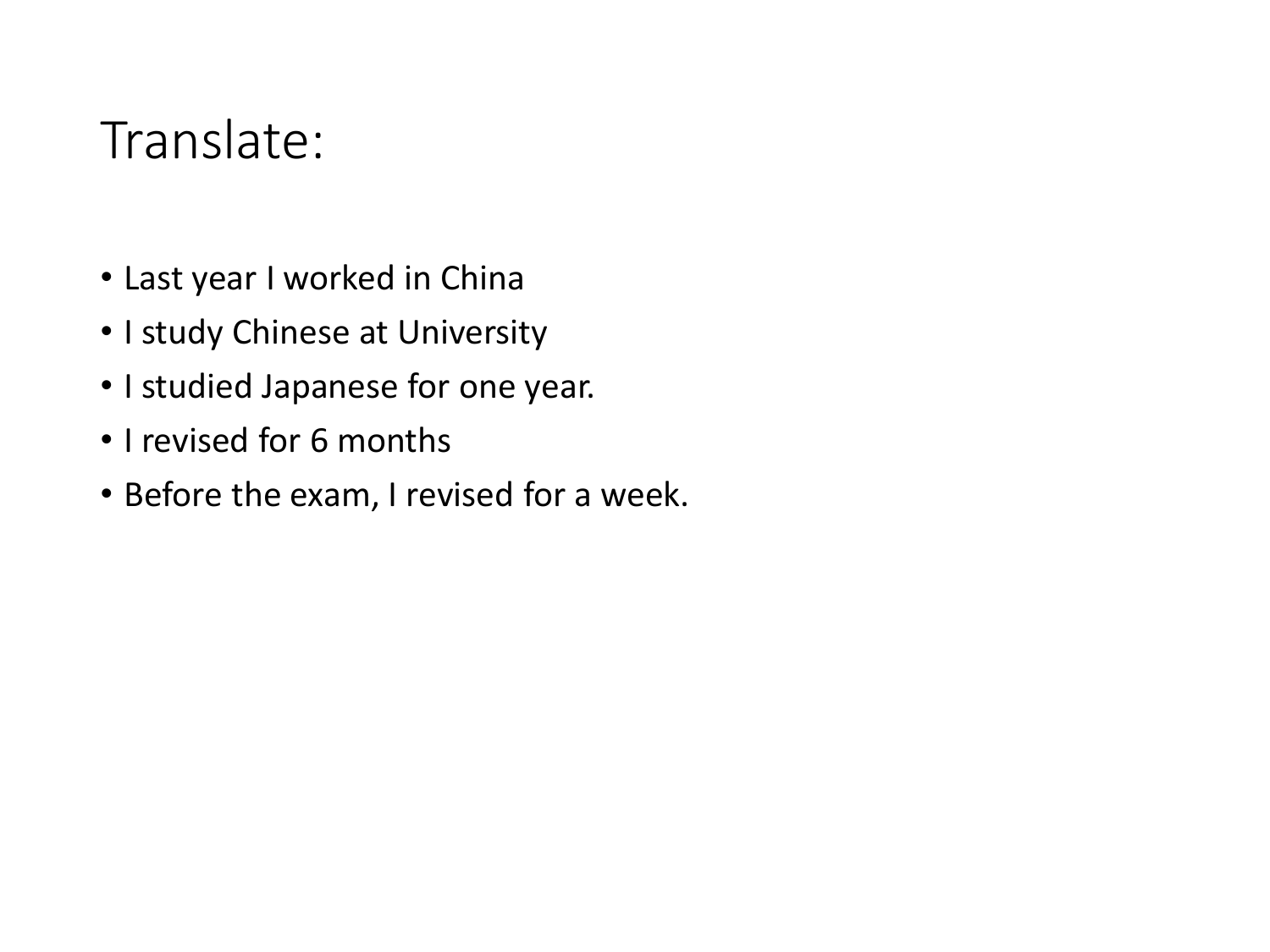## 2 Put  $\overline{f}$  in the correct places in the sentences.

# 1 上个星期我爸爸去北京。

- 2 他在伦敦住三年。
- 3 下个月我就十八岁。